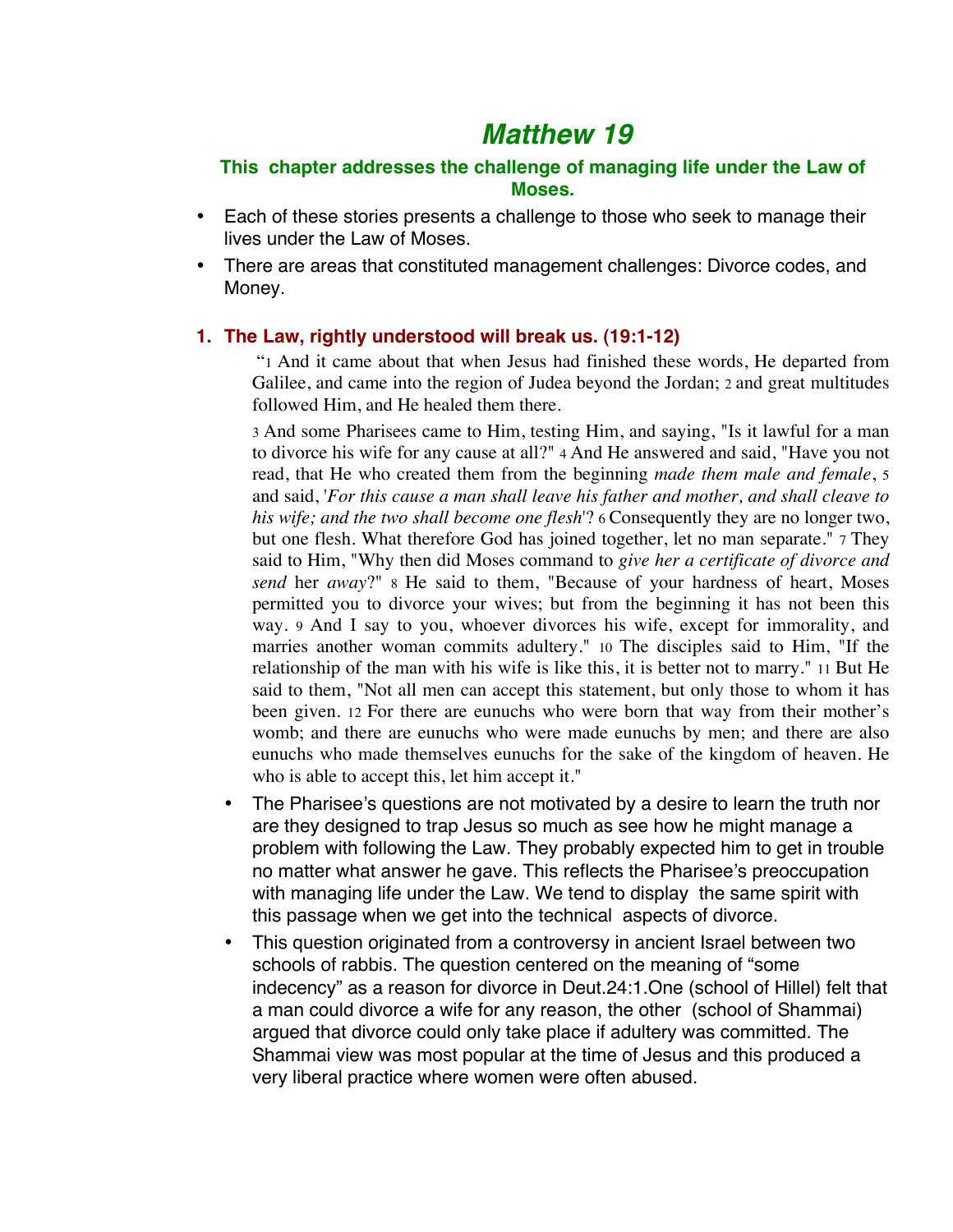- Jesus answers by drawing attention to the principle behind the law. Legalism is best understood by a lack of understanding of the principles that underlie the codes.
- Jesus takes a more radical stand than even Hillel as indicated by the disciples shocked response. In verse 9 Jesus uses two different words for adultery. The first refers to "unlawful marriage" (breaking a betrothal, incest, marrying someone outside the covenant community), the second refers to sexual unfaithfulness within marriage.
- The divorce clause from Deut.24:1-4 is an example of the "damage control" principle that may be applied to a number of issues even today.
- The bigger picture however has to do with the way in which the Pharisees were obsessed with managing a Law and missing the principle behind it.

# **2. A child-like spirit (being unable to manage life and in need of grace) is the goal of the Law. (19:13-15)**

13 Then some children were brought to Him so that He might lay His hands on them and pray; and the disciples rebuked them. 14 But Jesus said, "Let the children alone, and do not hinder them from coming to Me; for the kingdom of heaven belongs to such as these." 15 And after laying His hands on them, He departed from there.

This is a reflection of what we saw in ch.18.

#### **3. The Law sets the bar higher than we will or can reach. (19:16-22)**

16 And behold, one came to Him and said, "Teacher, what good thing shall I do that I may obtain eternal life?" 17 And He said to him, "Why are you asking Me about what is good? There is only One who is good; but if you wish to enter into life, keep the commandments." 18 He said to Him, "Which ones?" And Jesus said, "*You shall not commit murder; You shall not commit adultery; You shall not steal; You shall not bear false witness;19 Honor your father and mother*; and *You shall love your neighbor as yourself.*" 20 The young man said to Him, "All these things I have kept; what am I still lacking?" 21 Jesus said to him, "If you wish to be complete, go and sell your possessions and give to the poor, and you shall have treasure in heaven; and come, follow Me." 22 But when the young man heard this statement, he went away grieved; for he was one who owned much property.

- "what good thing shall I do" is a key in this paragraph. It assumes that we can keep the law so as to have eternal life. Jesus does not say, "No, you can't do it!" but rather says, "Go for it but understand that the bar is much higher than you thought."
- The rich young ruler had to make a decision. Could he live up to the demands of the law or was he going to be broken before it.

#### **4. The first shall be last and the last first. (19:23-30)**